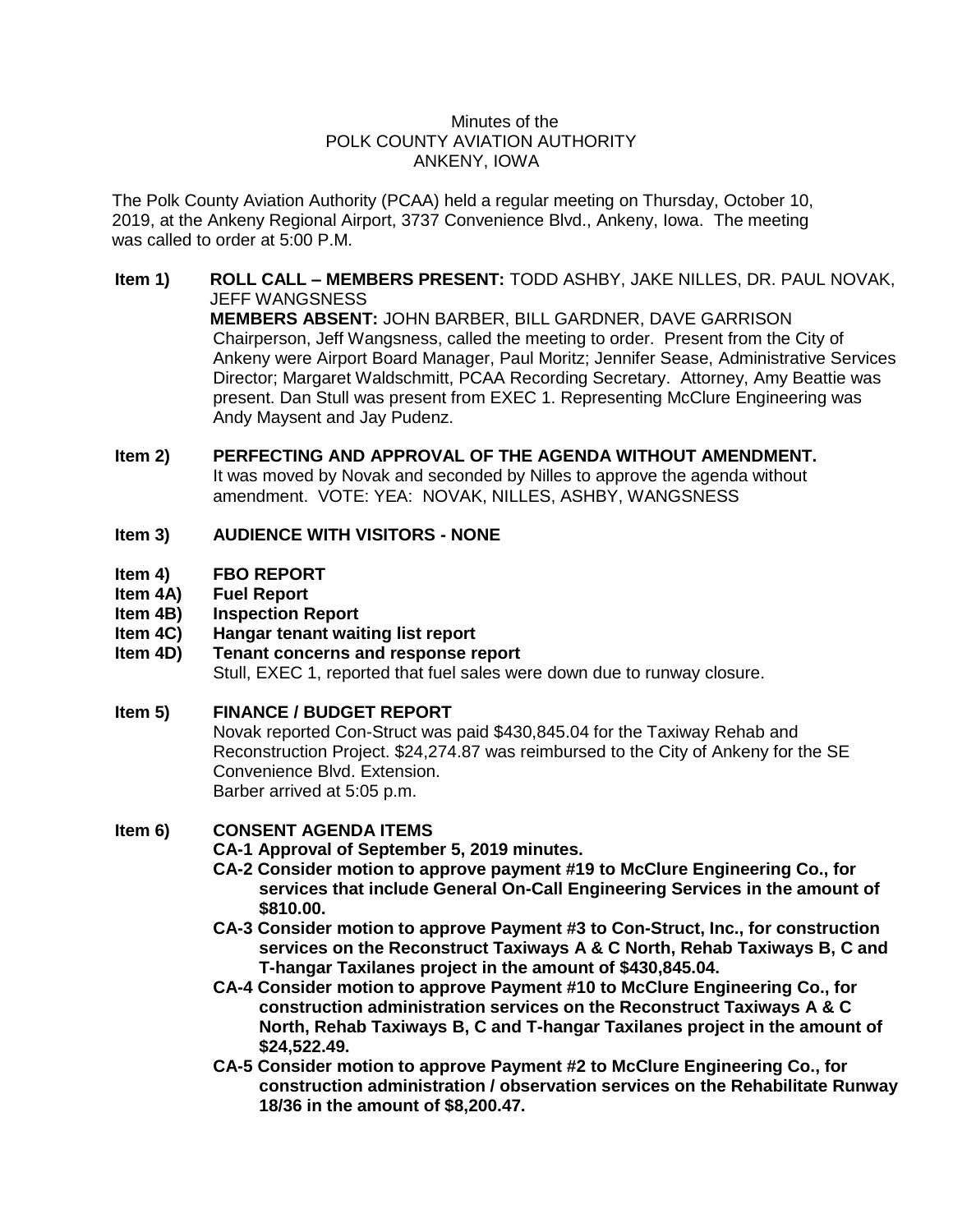- **CA-6 Consider motion to approve payment #17, expenses to the City of Ankeny, for services for the SE Convenience Blvd. Extension Project, RISE, in the amount of \$24,274.87.**
- **CA-7 Approval of Bills and Transfer of Necessary Funds, \$498,095.62.**
- **CA-8 October 2019 Financial Reports**
- **CA-9 Accounts Receivable Aging Summary**

**Motion to approve consent agenda items CA-1 to CA-9.**

It was moved by Gardner and seconded by Novak to approve consent agenda items CA-1 through CA-10. VOTE: YEA: GARDNER, NOVAK, ASHBY, BARBER, GARRISON, NILLES, WANGSNESS

- **Item 7) REMOVED CONSENT AGENDA ITEMS: NONE**
- **Item 8) OLD BUSINESS - NONE**

### **Item 9) NEW BUSINESS**

**Item 9A) Consider motion to approve petition presented by the Denny Elwell Company for Rezoning property adjacent to the Ankeny Regional Airport and authorize Chairman to sign said petition.**

Moritz reported the Denny Elwell Company would like to rezone property adjacent to the airport from R-1 Residential to M-1 Light Industrial.

It was moved by Novak and seconded by Barber to approve the petition presented by Denny Elwell Company for rezoning property adjacent to the Ankeny Regional Airport and authorize the Chairperson to sign the petition.

VOTE: YEA: NOVAK, BARBER, ASHBY, NILLES, WANGSNESS

## **Item 9B) Discussion and direction regarding changes to the T-hangar/Garage/Tie-down leases and the lease rate.**

Wangsness stated our lease rates are in line with comparable airports. Beattie stated there have been no complaints or issues with the current leases.

It was moved by Novak and seconded by Barber to approve the current lease rates and language as is. VOTE: YEA: NOVAK, BARBER, ASHBY, NILLES, WANGSNESS

### **Item 9C) Proposal by the Central Iowa Airshow Group to lease the Expo Grounds.**

Wangsness reported there was no written proposal received for this item. Maggie Pforts, Director of Events, stated they would like a lease to be able to maintain the Expo Grounds. Wangsness stated the Vegetation Management Committee is working on documenting all grass areas for mowing assignments and the Expo Grounds will be included in the maintenance plan. Moritz reached out to the FAA to ask if a couple model airplane rallies would be permitted at the Expo grounds per year. The FAA said that although such rallies were allowed in the 1990's, at this time, the answer would be a definite no for anything outside of being included in an airshow event.

**Item 9D) Resolution 2019-23, authorizing the execution of Addendum No. 1 to the Hangar Land Lease Agreement with AllEnergy Aircraft, LLC**.

Moritz stated since the PCAA has not been able to provide all utilities to the hangar location at this time, there has been an addendum submitted for the AllEnergy Aircraft Land Lease Agreement, stating that the terms of the lease shall commence on the issuance of a Building Permit or on April 1, 2020, whichever date occurs first. It was moved by Ashby and seconded by Nilles to authorize the execution of Addendum No. 1 to the Hangar Land Lease Agreement with AllEnergy Aircraft, LLC.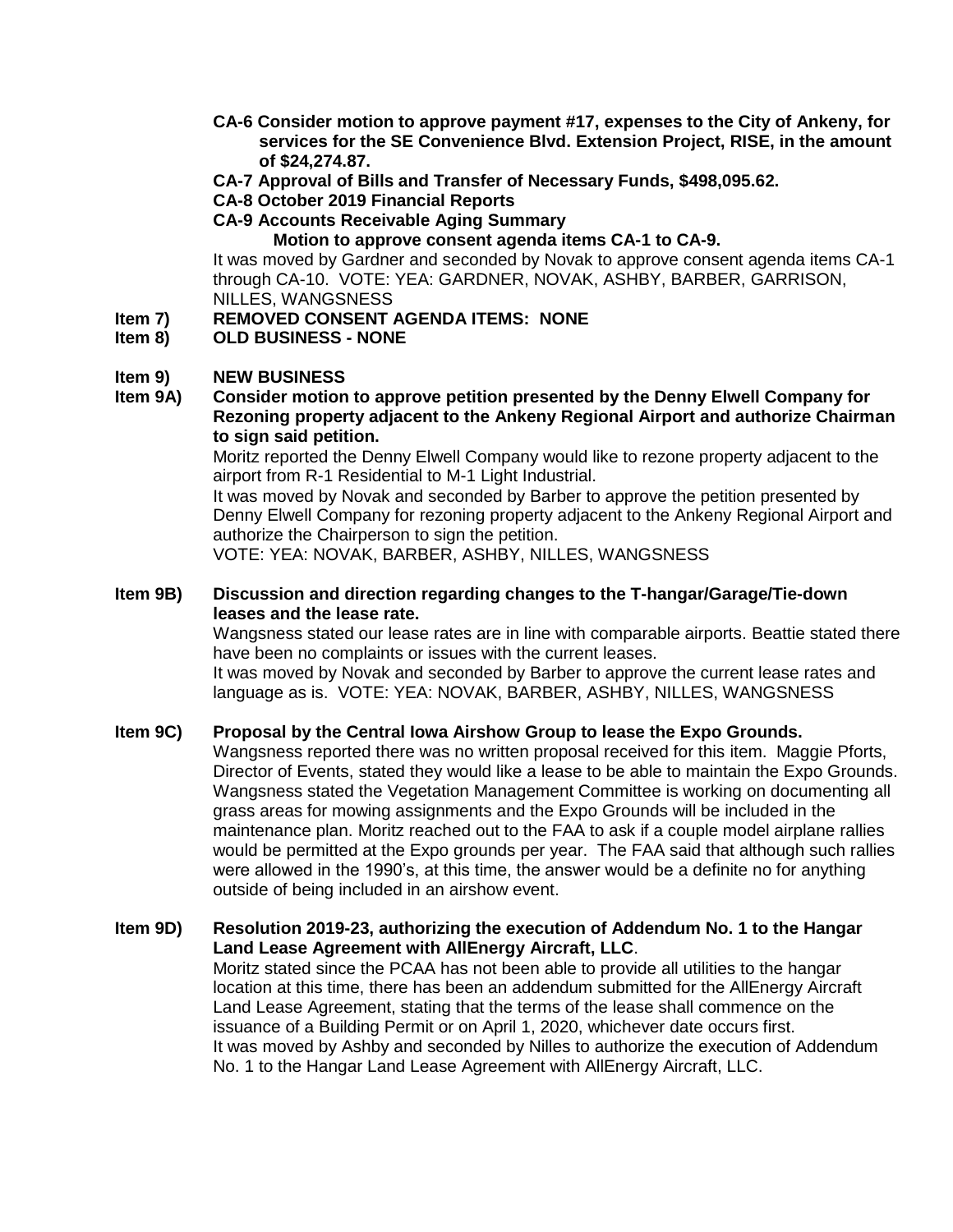- **Item 9E) Resolution 2019-24, authorizing the execution of a Task Order No. 7 for Professional Services with McClure Engineering Company, Inc. for the following professional services:**
	- **Design and Construction Admin Services for the Taxiway D Access Road Relocation (Phases 2-4) and Utilities (Phase 2).**
	- **Design and Construction Admin Services for the Taxiway D Access Road Paving (Phase 2).**

 **Survey and Mapping Services to convert existing as-built records to G.I.S. format.**  It was moved by Barber and seconded by Nilles to adopt Resolution 2019-24, authorizing the execution of a Task Order No. 7 for Professional Services with McClure Engineering Company, Inc. VOTE: YEA: BARBER, NILLES, ASHBY, NOVAK, WANGSNESS

**Item 9F) Resolution 2019-25, approving a lease agreement early termination date of September 30, 2019 for Aspen Flying, LLP, hangar C-06. Approving lease agreement for Brian Maydwell for hangar C-06 with an effective date of October 1, 2019 and termination date of December 31, 2019.**

It was moved by Novak and seconded by Ashby to adopt Resolution 2019-25, approving a lease agreement early termination date of September 30, 2019 for Aspen Flying, LLP, hangar C-06. Approving lease agreement for Brian Maydwell for hangar C-06 with an effective date of October 1, 2019 and termination date of December 31, 2019. VOTE: YEA: NOVAK, ASHBY, BARBER, NILLES, WANGSNESS

### **Item 10) REPORTS**

## **Item 10A) Engineering Report**

# **a. South Apron Paving / Utilities Project – Construction.**

Maysent reported the final inspection was last month. Roger McFarland, City of Ankeny, suggested that the flow lines needed to be cleaned up.

- **b. Reconstruct Taxiways A & C North – Construction.** Maysent reported that this project is a week behind schedule, due to the rainy weather. The paving and markings look great!
- **c. Rehabilitate Runway 18/36 – Bidding/Construction.** Maysent reported that this project is also a week behind. Additional patching will need to be done increasing the scope of the project.
- **d. Proposal for Additional Year of Warranty: Automatic Gates** Pudenz stated Minturn will clean up the black paint on the gates and will honor the additional year of warranty, beginning the date the project was accepted. Stull stated that he does not have instruction books to change the code for the gates. Pudenz will look into getting instruction books.

## **Item 10B) Staff Report**

# **a. Airport Capital Improvements Program – Planning and Schedule.**

Moritz asked if it was time to review the ACIP with Jerry Searle and make sure we stay on track with the construction projects. It was the consensus of the Board to approve the ACIP at the November

- **b. Casey's Aureon Fiber Optic Cable Installation – Schedule.**  Moritz stated the airport is responsible for extending the fiber optic cable from the box to the Phase 1 hangar site.
- **c. Discussion: Draft Form of Hangar Land Lease Agreement with Exec 1 Aviation.** Moritz prepared a draft form for the Hangar Land Lease Agreement. It was the consensus of the Board that Moritz could send the lease as presented to the interested party.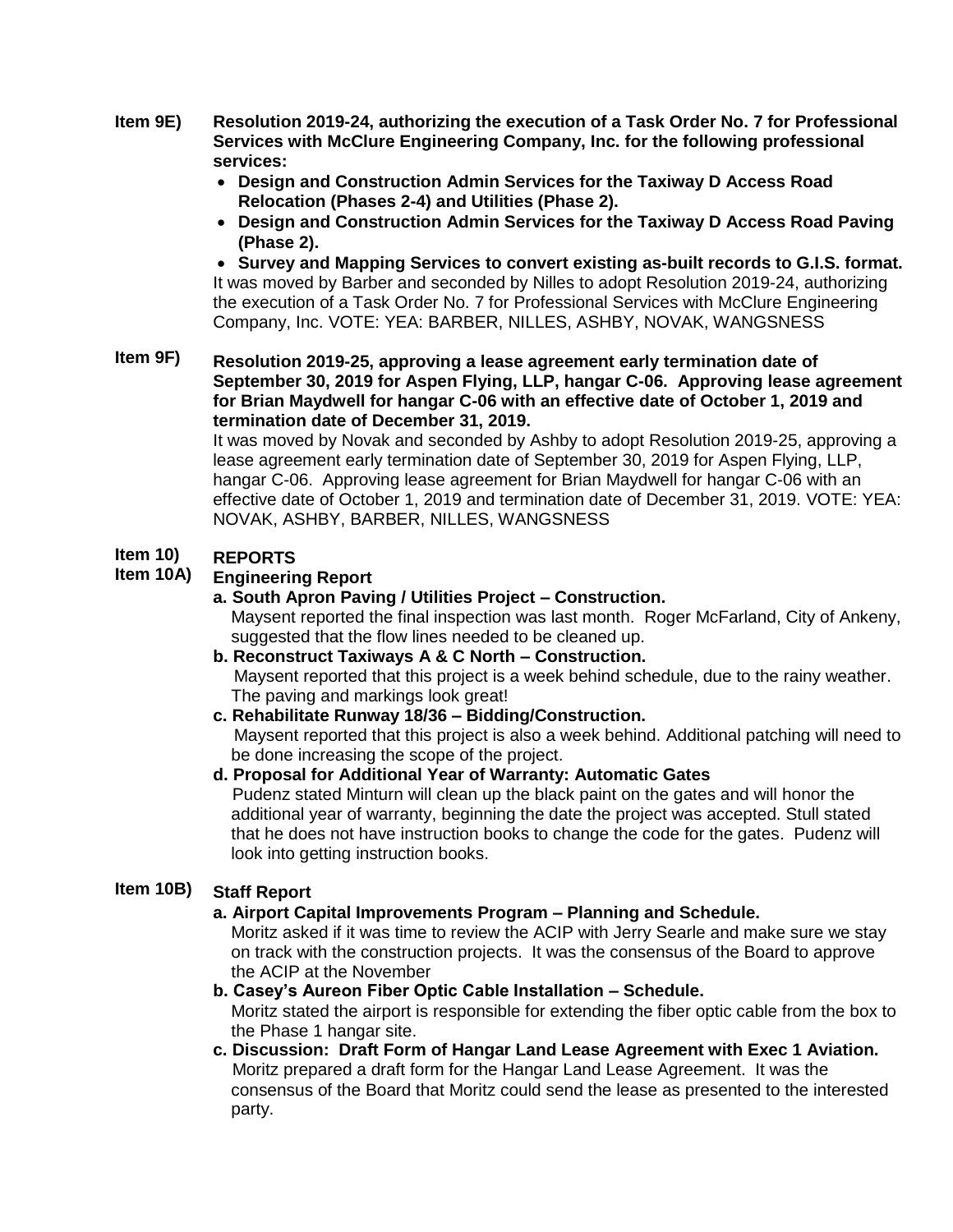## **d. Vegetation Management Committee Report.**

 Moritz stated the committee will drive the property documenting all grassy areas for mowing assignments, followed by obtaining mowing estimates.

## **LEGAL COUNSEL REPORT: NONE BOARD REPORT:**

**10C) 10D)** Sease stated that Janet Binder, Accountant, will be retiring on October 18, 2019. Sease said she will step into Janet's roll. Jeff Wangsness, on behalf of the PCAA Board, expressed sincere appreciation for the great job Janet has done for them over the years. Barber stated that Elder Corporation has taken on large snow removal projects. Sease stated Elder Corporation has a contract with the airport through June 30, 2022. **CHAIR REPORT: NONE**

### **10E) ADJOURN**

**Item 11)** There being no further business, it was moved by Novak and seconded by Ashby to adjourn the meeting. VOTE: YEA: NOVAK, ASHBY, BARBER, NILLES, WANGSNESS

The meeting adjourned at 5:45 p.m.

Attest: \_\_\_\_\_\_\_\_\_\_\_\_\_\_\_\_\_\_\_\_\_\_\_\_\_\_\_\_\_\_\_\_\_Signed: \_\_\_\_\_\_\_\_\_\_\_\_\_\_\_\_\_\_\_\_\_\_\_\_\_\_\_\_\_\_\_<br>Todd Ashby, Secretary

**Jeff Wangsness, Chairperson** 

Published in the Des Moines Register on the 25<sup>th</sup> day of October, 2019.